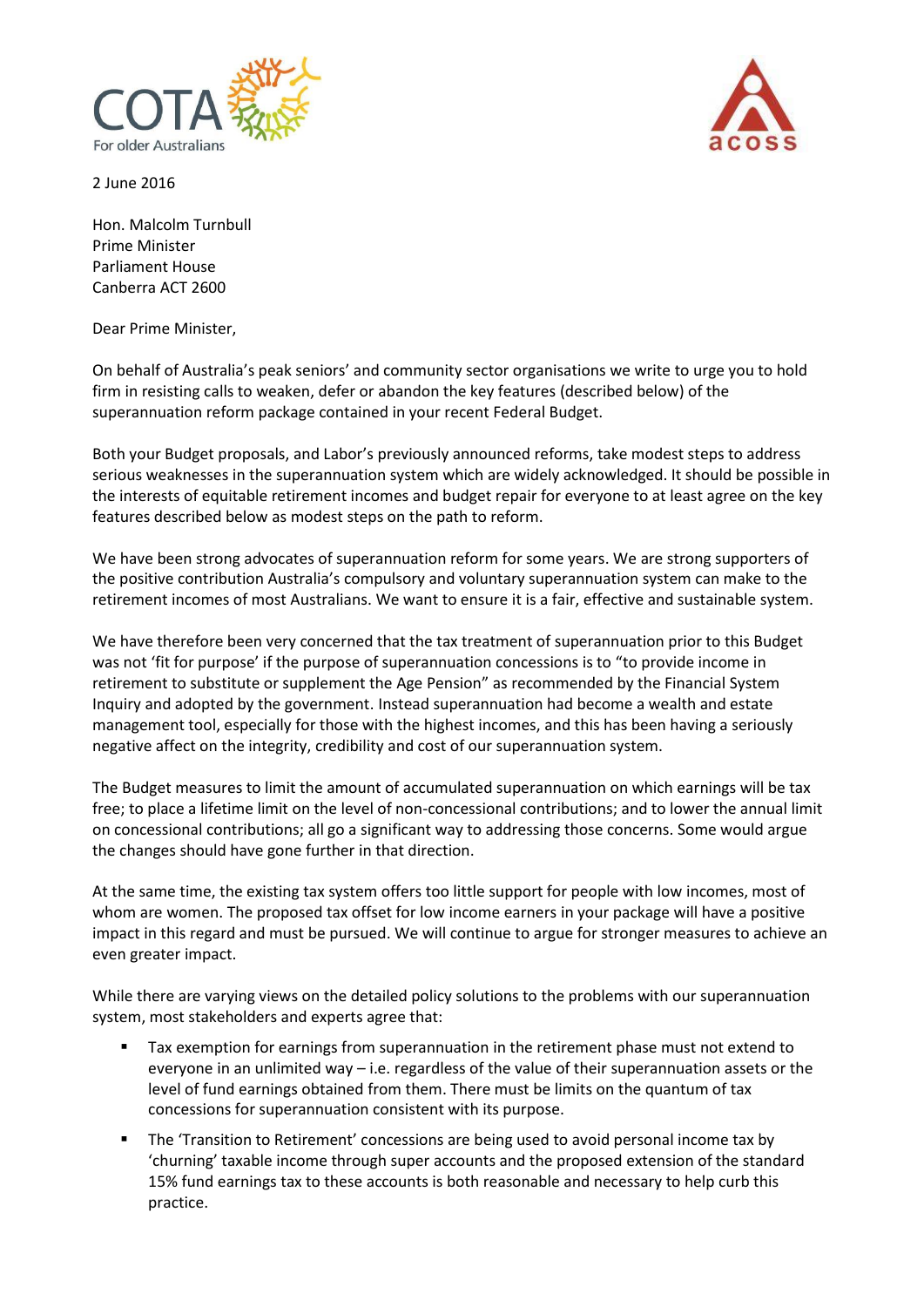- The limits on non-concessional contributions must be tightened.
- Tax concessions for contributions must be less generous for people whose incomes are substantially above average earnings.
- A scheme along the lines of the LISC should be reinstated, as proposed, so that people whose incomes fall below the tax free threshold are not be subject to a higher rate of tax on employer contributions than they would otherwise pay on their wages.

The superannuation reform package has been very broadly welcomed including by those (including our organisations) who would have preferred the government go further. A limited number of examples are attached. 1

We have noted with concern claims by some prominent commentators that the changes proposed in the Budget are retrospective, and the suggestion by the Institute of Public Affairs (IPA) that it will run a campaign on this issue in the Federal Election designed to convince the government to abandon or water down the reform package.

While we recognise that concerns will be raised by people with very substantial assets or income about tax changes that impact on the treatment of savings they have already accumulated, a change to the taxation of *future* super fund earnings is not 'retrospective' as we and other superannuation experts have argued elsewhere<sup>2</sup>.

The Budget proposals relate to the tax treatment of superannuation after 1 July 2017. They allow a continuing preferential tax rate for earnings on balances over \$1.6 million and they provide tax preferential transition arrangements for people who have exceeded the new lifetime non-concessional cap. They are not retrospective.

If all changes that directly or indirectly affect the tax treatment of existing superannuation assets were 'grand-parented' this would greatly increase the complexity of superannuation along with the costs of administration, and give rise to serious equity concerns. By the same principle, if this proposed treatment was to be followed then the removal of taxation for most fund benefits for people 60 years and over in 2007 should have been 'grand-parented'. It cannot be claimed that tax increases on high level super are retrospective but tax reductions on super are not.

In summary while some might have made different calls on levels of caps and some other provisions, the Budget Superannuation Reform package takes important and significant steps in the right direction; creates a fairer and more sustainable superannuation system; and is not retrospective in nature. The tax treatment of superannuation will remain highly concessional once these measures are fully implemented.

We strongly urge the government to not step back from this important policy initiative.

Yours sincerely,

**Chief Executive Chief Executive**

*Attachment*

le de

Ian Yates AM Dr Cassandra Goldie **COTA Australia Australian Council of Social Service**